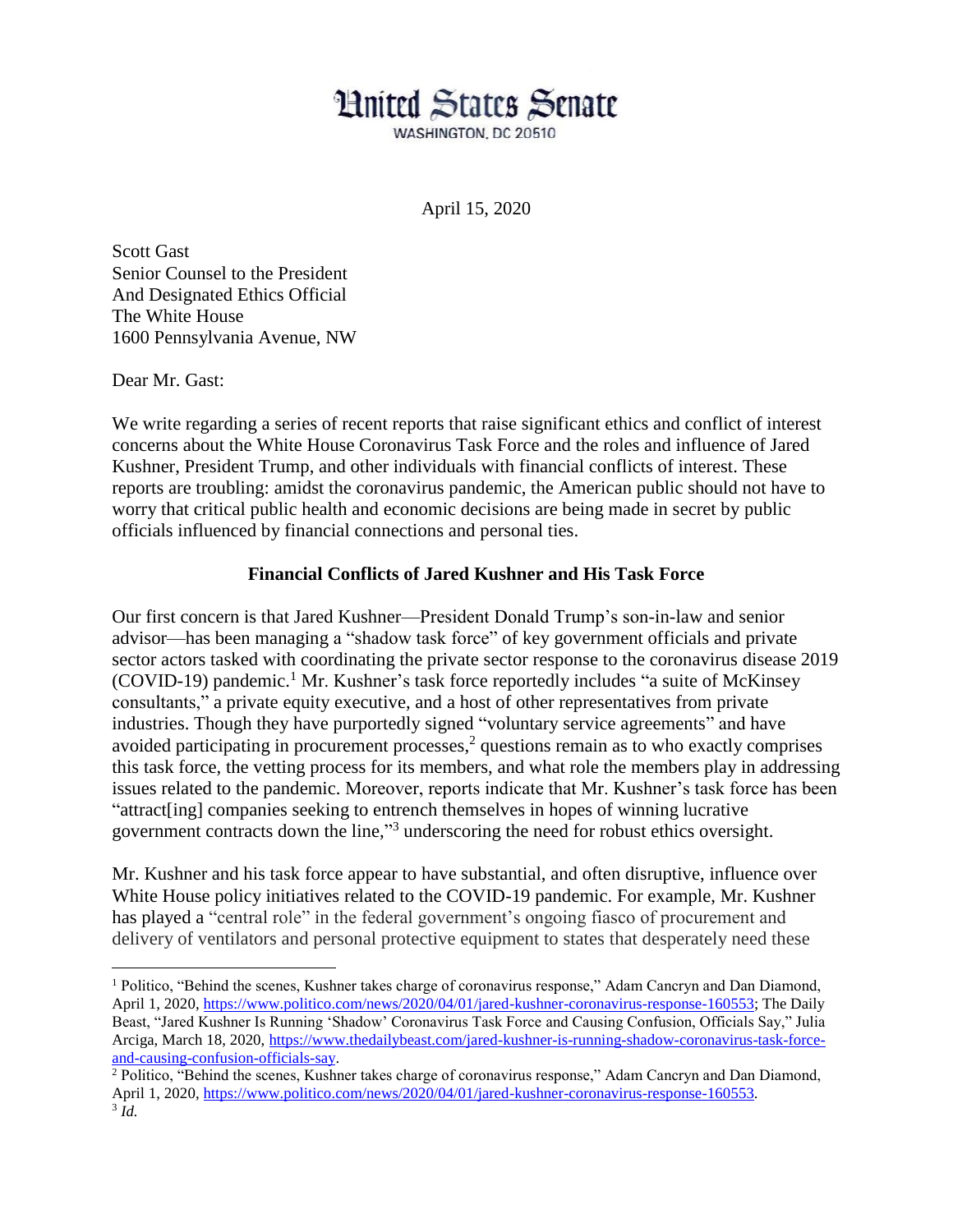resources. <sup>4</sup> And according to reports, because of Mr. Kushner's efforts, legitimate experts like U.S. Department of Health and Human Services (HHS) Assistant Secretary Robert Kadlec, National Institute of Allergies and Infectious Diseases Director Anthony Fauci, Centers for Disease Control and Prevention Director Robert Redfield "and others have repeatedly had to divert their attentions from core operations to contend with ill-conceived requests from the White House they don't believe they can ignore."<sup>5</sup>

Several companies with connections to Mr. Kushner appear to be benefitting from White House and administration policies and decisions. Trump Administration officials reportedly selected Oscar Insurance Corporation (Oscar Health), a company co-founded by Mr. Kushner's brother Joshua Kushner, and formerly owned or controlled by Jared Kushner, to develop and launch a website that would direct people to testing sites for COVID-19.<sup>6</sup> To make matters worse, Oscar Health misled the public about its work, initially claiming that it had only "shared code" with HHS in an effort to assist the agency with developing a website, when in reality, "a team of Oscar engineers, project managers, and executives spent about five days building a stand-alone website at the government's request."<sup>7</sup> This confusing interaction raises obvious questions about whether Mr. Kushner "may have mingled his family's business interests with his political interests and his role in the administration's coronavirus response."<sup>8</sup>

Similarly, Apollo Global Management, the private equity firm that lent Kushner Companies nearly \$200 million in 2017,<sup>9</sup> has "been pressing government officials in recent weeks to expand the types of assets eligible to be offered as collateral in a Federal Reserve lending program,"<sup>10</sup> and appears to have received some of the favors it sought late last week, when the Federal Reserve announced that it would be backing lower-rated bonds.<sup>11</sup> Ethical questions about the Trump Administration's pandemic response efforts are magnified by news that the White House is considering over 100 business executives to include in a new economy-focused task-force.<sup>12</sup>

 $\overline{a}$ 

<sup>4</sup> Washington Post, "Jared Kushner's coronavirus briefing sparks outcry, confusion," April 3, 2020, [https://www.washingtonpost.com/nation/2020/04/03/jared-kushner-coronavirus-briefing/.](https://www.washingtonpost.com/nation/2020/04/03/jared-kushner-coronavirus-briefing/)

<sup>5</sup> Washington Post, "The U.S. Was Beset by Denial and Dysfunction as the Coronavirus Raged," April 4, 2020, [https://www.washingtonpost.com/national-security/2020/04/04/coronavirus-government-dysfunction/.](https://www.washingtonpost.com/national-security/2020/04/04/coronavirus-government-dysfunction/?arc404=true)

<sup>6</sup> The Atlantic, "Exclusive: Kushner Firm Built the Coronavirus Website Trump Promised," Robinson Meyer, March 30, 2020, [https://www.theatlantic.com/politics/archive/2020/03/kushner-coronavirus-testing-oscar-](https://www.theatlantic.com/politics/archive/2020/03/kushner-coronavirus-testing-oscar-company/609139/)

[company/609139/.](https://www.theatlantic.com/politics/archive/2020/03/kushner-coronavirus-testing-oscar-company/609139/) 7 *Id.*

<sup>8</sup> *Id.*

<sup>9</sup> Letter from Sens. Warren, Carper, Cummings, and Peters, to Leon Black, Chairman and CEO, Apollo Global Management, March 8, 2018,

[https://www.warren.senate.gov/imo/media/doc/Letter%20to%20Apollo%20on%20Kushner%20Loans%20030718.p](https://www.warren.senate.gov/imo/media/doc/Letter%20to%20Apollo%20on%20Kushner%20Loans%20030718.pdf) [df.](https://www.warren.senate.gov/imo/media/doc/Letter%20to%20Apollo%20on%20Kushner%20Loans%20030718.pdf)

 $\frac{10}{10}$  New York Times, "Private Equity Firm Pushes for Broader Access to Fed Lending Program," April, 4, 2020, [https://www.nytimes.com/2020/04/04/business/economy/apollo-federal-reserve-lending-talf.html.](https://www.nytimes.com/2020/04/04/business/economy/apollo-federal-reserve-lending-talf.html)

<sup>&</sup>lt;sup>11</sup> Board of Governors of the Federal Reserve System, Federal Reserve Takes Additional Actions To Provide Up to \$2.3 Trillion In Loans to Support the Economy, April 9, 2020,

[https://www.federalreserve.gov/newsevents/pressreleases/monetary20200409a.htm.](https://www.federalreserve.gov/newsevents/pressreleases/monetary20200409a.htm)

<sup>&</sup>lt;sup>12</sup> Politico, "Trump's grand reopening council triggers a slew of new questions," Nancy Cook, April 13, 2020, [https://www.politico.com/news/2020/04/13/trump-coronavirus-reopening-council-184927.](https://www.politico.com/news/2020/04/13/trump-coronavirus-reopening-council-184927)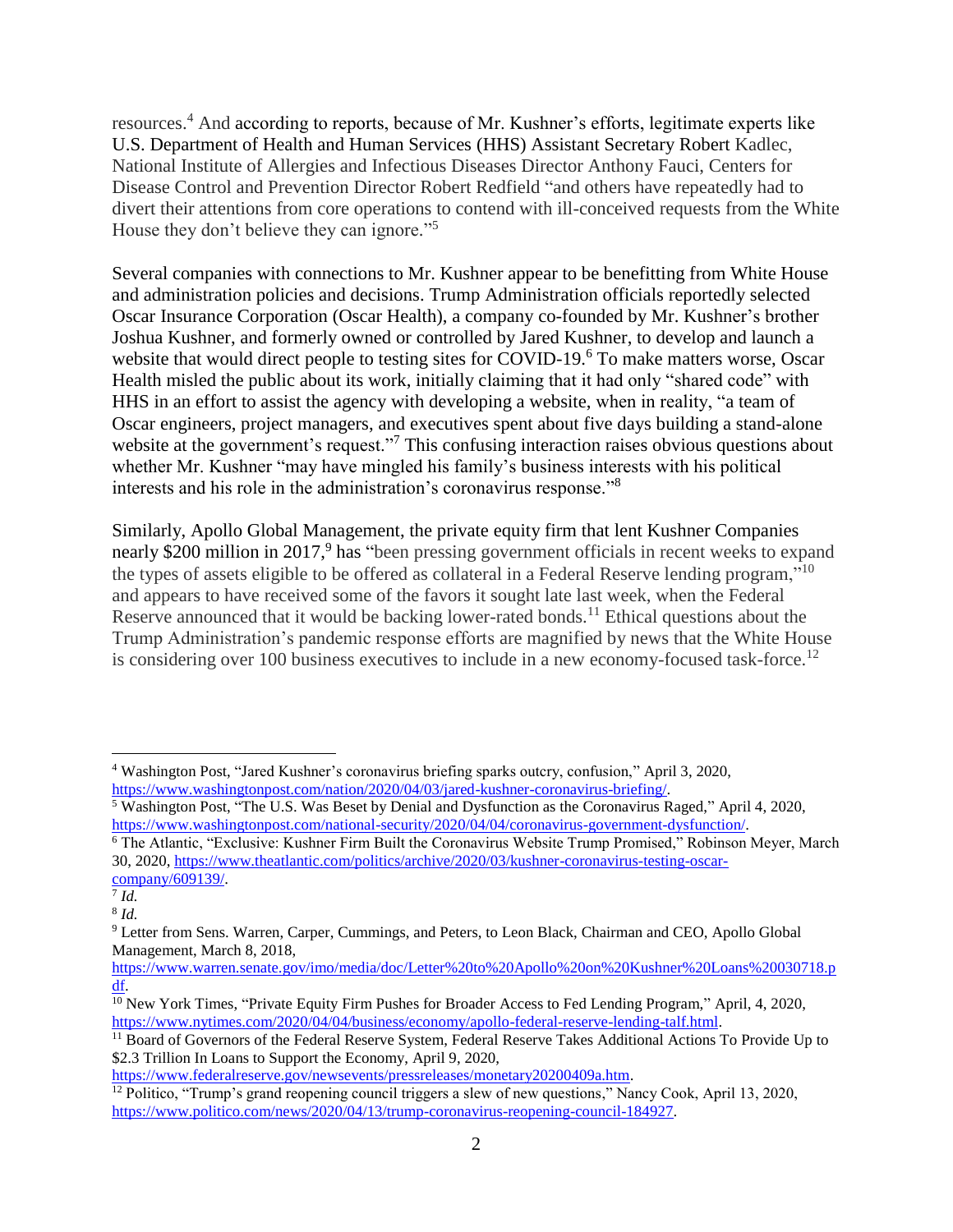Mr. Kushner's actions also raise questions about his compliance with the *Presidential Records*  Act (PRA)<sup>13</sup>, under which the President and his staff are obligated to document, preserve, and maintain all records that "reflect the performance of the President's constitutional, statutory, or other official or ceremonial duties."<sup>14</sup> As a senior advisor to the President tasked with responding to COVID-19, Mr. Kushner and members of his task force are obligated to preserve and make public all records related to their pandemic response efforts. But reports indicate that private sector members of this task force are using private email addresses to communicate with government officials, raising concerns about whether the White House is preserving records in accordance with the law.<sup>15</sup> Moreover, because this task force includes members who are not employed by the federal government providing advice and recommendation to executive branch officials, the task force is obligated under the *Federal Advisory Committee Act* (FACA)<sup>16</sup> to make publicly available "the records, reports, transcripts, minutes, appendixes, working papers, drafts, studies, agenda, or other documents" prepared by or made available to the task force.<sup>17</sup> To our knowledge, this has not occurred, in clear violation of the law.

## **Financial Interests of White House Officials and Other Influential Individuals**

Our second concern is that the personal financial interests of individuals advising President Trump may be affecting White House COVID-19 decision making, in particular with regard to the use of the drug hydroxychloroquine. President Trump has aggressively touted the use of this drug, which recently received an Emergency Use Authorization from the U.S. Food and Drug Administration (FDA) to allow its use from the Strategic National Stockpile.<sup>18</sup>

However, senior government officials and well-connected, non-government donors who are—or may be—advising President Trump either formally or informally on COVID-19 appear to have financial interests in hydroxychloroquine and the FDA's decision.<sup>19</sup> According to reports, "Fisher Asset Management, the investment company run by Ken Fisher, a major donor to Republicans, including Mr. Trump" is one of the largest shareholders in a company that manufactures the brand-name version of hydroxychloroquine, and Chirag Patel, a member of one of Mr. Trump's golf clubs who has golfed with the President at least twice, is the co-founder of a generic pharmaceutical company that is "gearing up" to produce the drug.<sup>20</sup>

Additionally, the vast majority of the members in Vice President Pence's task force do not "have any training in science or medicine" and "mostly hail from the business world" – including the

 $\overline{a}$ 

<sup>13</sup> 44 U.S. Code § 2201-2209.

<sup>14</sup> 44 U.S. Code § 2203.

<sup>15</sup> Vanity Fair, "So Jared Kushner Is Running a "Shadow" Coronavirus Task Force," Bess Levin, March 19, 2020, [https://www.vanityfair.com/news/2020/03/jared-kushner-shadow-coronavirus-task-force;](https://www.vanityfair.com/news/2020/03/jared-kushner-shadow-coronavirus-task-force) Citizens for Ethics and Responsibility in Washington, "KUSHNER'S SHADOW TASK FORCE APPEARS TO VIOLATE MULTIPLE LAWS," March 27, 2020, press release, [https://www.citizensforethics.org/press-release/kushners-shadow-task](https://www.citizensforethics.org/press-release/kushners-shadow-task-force-violate-multiple-laws/)[force-violate-multiple-laws/.](https://www.citizensforethics.org/press-release/kushners-shadow-task-force-violate-multiple-laws/)

<sup>16</sup> Public Law 92–463.

<sup>17</sup> *Id.*

<sup>18</sup> U.S. Food and Drug Administration, Hydroxychloroquine Emergency Use Authorization, March 28, 2020, [https://www.fda.gov/media/136534/download.](https://www.fda.gov/media/136534/download)

<sup>19</sup> New York Times, "Trump's Aggressive Advocacy of Malaria Drug for Treating Coronavirus Divides Medical Community," April 6, 2020, [https://www.nytimes.com/2020/04/06/us/politics/coronavirus-trump-malaria-drug.html.](https://www.nytimes.com/2020/04/06/us/politics/coronavirus-trump-malaria-drug.html) <sup>20</sup> *Id.*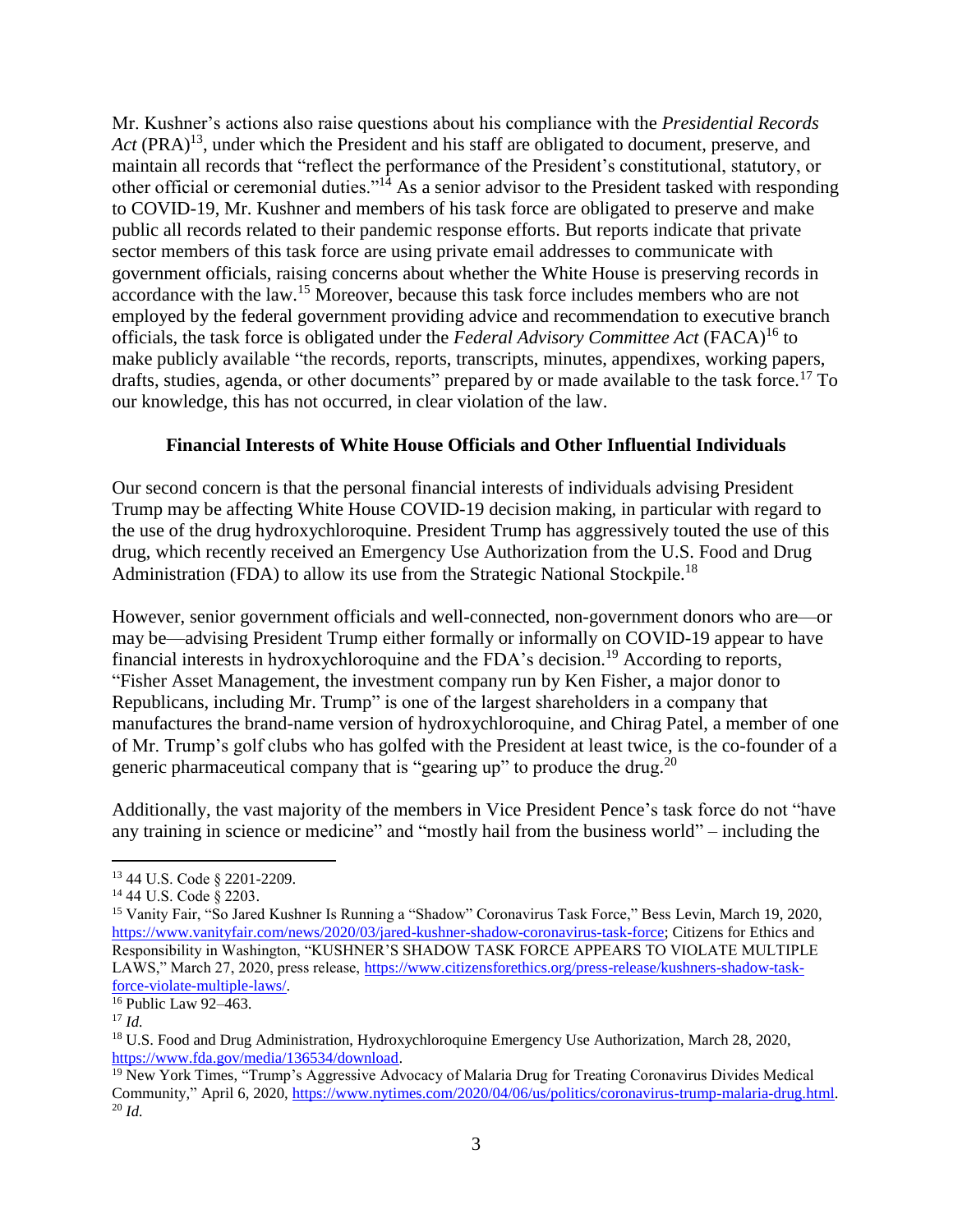pharmaceutical industry.<sup>21</sup> For instance, before joining the White House as Director of the U.S. Domestic Policy Council and now serving as a member of the Vice President's task force, Joseph Grogan was a lobbyist for Gilead Sciences, a pharmaceutical "company that stands to gain big from a possible treatment for the respiratory disease."<sup>22</sup> This raises alarms since reports already indicate the Vice President Pence's task force "has favored some of the nation's largest corporations and ignored smaller producers of goods and services with long track records of meeting emergency needs" and has "operated almost entirely in the dark, releasing few details of [its] arrangements with the big companies."<sup>23</sup>

## **Compliance with Federal Law**

These potential conflicts raise obvious questions regarding whether the actions of White House and other Trump Administration officials during the COVID-19 pandemic are consistent with federal criminal conflict of interest law, which prohibits a Government employee from "participating personally and substantially, on behalf of the Federal Government, in any particular matter in which he or she has a financial interest."<sup>24</sup>

You have the responsibility to make compliance with federal ethics law a priority for the White House during this pandemic. Toward that end, in order to help us better understand what steps you have taken and plan to take to address these concerns, we request answers to the following question no later than April, 29, 2020.

- 1. Does your office or any office within the White House have a complete list of companies, consultants, advisors or any other individuals not employed by the federal government that are working with or are members of the task force being managed by Jared Kushner or otherwise providing information and advice to President Trump and other White House officials? If so, please provide a copy of the list, including the names of the members and the nature of the services they are providing.
- 2. Since the private sector members of Mr. Kushner's task force and numerous other individuals providing advice and information to President Trump and other White House officials are not considered federal employees, what steps have been taken to prevent their access to non-public, confidential, or otherwise privileged information in the course of their duties?
- 3. What financial disclosures have private sector members of Mr. Kushner's task force and other individuals providing advice and information to President Trump and other White House officials made to the Administration?

 $\overline{a}$ 

<sup>&</sup>lt;sup>21</sup> The Intercept, "Cronyism and Conflicts of Interest in Trump's Coronavirus Task Force," Sharon Lerner, February 29, 2020, [https://theintercept.com/2020/02/29/cronyism-and-conflicts-of-interest-in-trumps-coronavirus-task-force/.](https://theintercept.com/2020/02/29/cronyism-and-conflicts-of-interest-in-trumps-coronavirus-task-force/) <sup>22</sup> *Id.*

<sup>&</sup>lt;sup>23</sup> NBC News, "Behind closed doors, Trump's coronavirus task force boosts industry and sows confusion," Jonathan Allen, Phil McCausland and Cyrus Farivar, April 12, 2020[, https://www.nbcnews.com/politics/white-house/trump-s](https://www.nbcnews.com/politics/white-house/trump-s-coronavirus-task-force-amassed-power-it-boosted-industry-n1180786)[coronavirus-task-force-amassed-power-it-boosted-industry-n1180786.](https://www.nbcnews.com/politics/white-house/trump-s-coronavirus-task-force-amassed-power-it-boosted-industry-n1180786)

<sup>24</sup> 18 USC § 208.